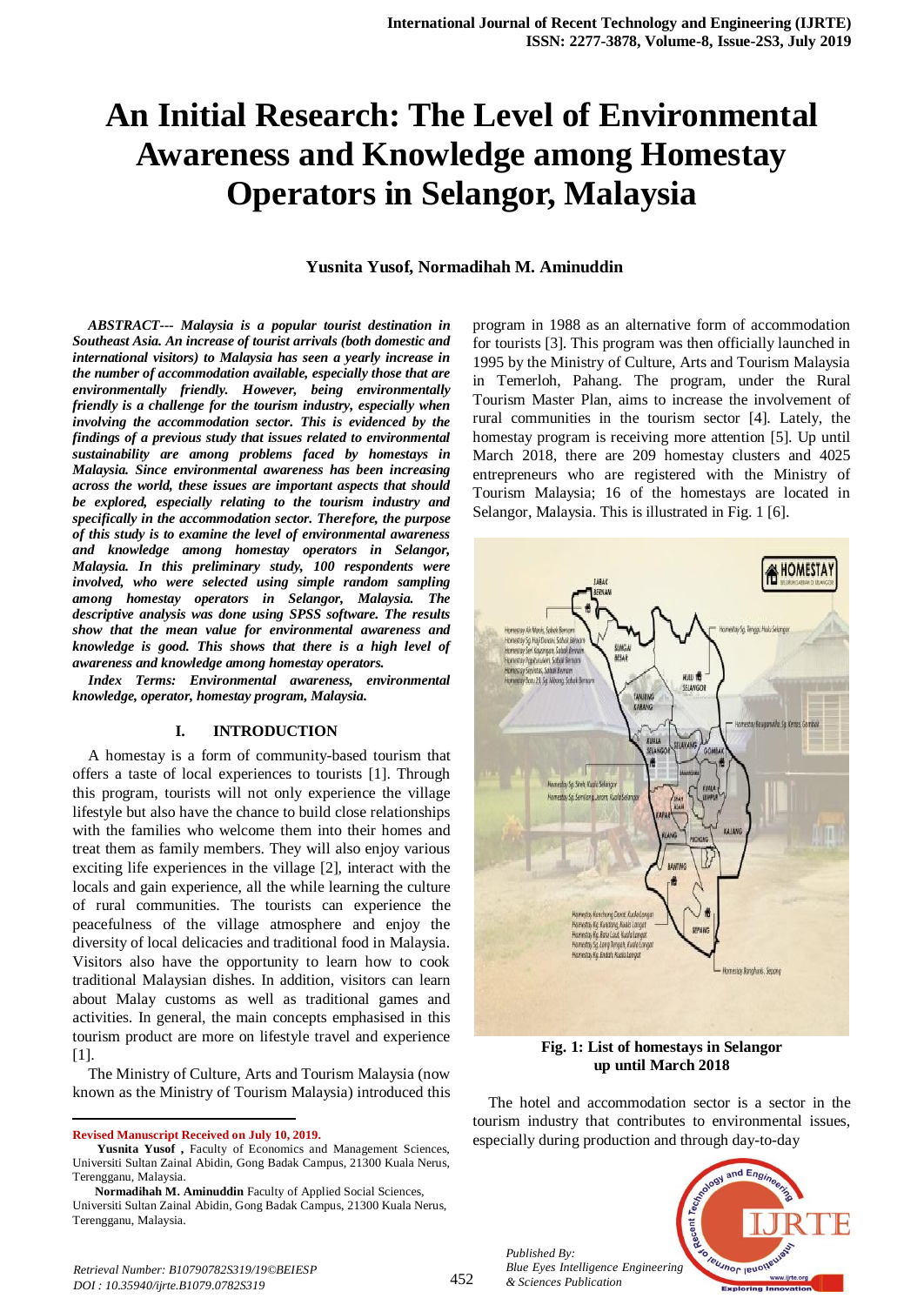#### **AN INITIAL RESEARCH: THE LEVEL OF ENVIRONMENTAL AWARENESS AND KNOWLEDGE AMONG HOMESTAY OPERATORS IN SELANGOR, MALAYSIA**

operations which involve the usage of many resources, such as water and energy [7], [8]. In [9] point out that hotel and accommodation industries are pressed from some parties, such as customers, stakeholders and governments, to be more environmental friendly. In this industry, it is important to minimise any negative experiences by customers, as customers usually share negative impressions faster than the positive points, which will affect the image of a particular accommodation and hinder it from attracting new customers [10]. Due to the increase in environmental awareness and the demand for eco-friendly tourism, most countries are working to support green tourism through green practices [11]-[13]. They contended that green tourism has an important role in the environmental management system, especially the practices that are able to reduce the negative effect on the environment [14], [15] and to support its vital growth [16]. Terms like green practices, environmental management practices and eco-marketing practices are new approaches to marketing and are a valueadded approach for organisations [17]. In the hotel industry, green practices can be defined as the implementation of appropriate programmes and activities undertaken, as well as influenced by management to reduce the negative impact on the environment [18]-[20]. This approach not only adapts or reinforces existing approaches, but also searches for different perspectives, while at the same time addressing the gap to minimise negative impacts on ecology and society [21].

In [22] showed seven driving factors for solid waste management such as recycling and composting, awareness and education, economic motivation, marketing motivation, social motivation, legal pressure and networking. There are some past researchers who used awareness and knowledge variables in their studies. For example, studies conducted by [23] to identify the relationship between environmental awareness, knowledge and attitude among secondary school students found that there was a significant but not very strong relationship between awareness and knowledge. Awareness of the environment has a broad meaning. It does not only imply knowledge regarding the environment but also the attitudes, values and skills needed to solve environmental problems. In addition, environmental awareness is the first step towards more responsible behaviour [24]. Nurturing environmental awareness is deemed an important goal in the context of today's education because it is interdependent between humans and nature [25], [26].

Research by the United Nations Development Program Malaysia [27] on the factor of low awareness on environmental issues found that the causal factors include lack of education, lack of environmental knowledge, and inadequate media roles to disseminate this issue. In [28] also identified some obstacles to implementing green practices in the hotel and accommodation industries, such as lack of knowledge among hoteliers or homestay operators on environmental issues and strategies, managerial attitudes, employee support, financial problems, customer attitudes, operations and the law. Knowledge of the environment is a term used to imply knowledge of environmental issues and probable ways to solve the problem [29].

Based on previous research findings, it is clear that environmental awareness and knowledge is an important topic to be discussed when it relates to the sustainability development. Thus, at this preliminary stage, this research attempts to investigate the level of environmental awareness and environmental knowledge among homestay operators in Selangor, Malaysia.

#### **II. METHODOLOGY**

This pilot study involved homestay operators in Selangor, Malaysia. 100 respondents were selected for this study using simple random sampling. Data were analysed using Statistical Package for the Social Sciences (SPSS) software. Since the pilot study is the preliminary study for the whole research, thus at this stage, only one analyses were carried out, i.e. descriptive analysis.

#### **III. RESULTS AND DISCUSSION**

#### *Environmental Awareness*

The value for each item in the environmental awareness variable is summarised in Table 1. Based on the results, all the items showed good values. The item "I am aware that environmental awareness is important" showed the highest mean value (8.93) compared to the other items. This means that homestay operators now have a higher level of awareness on the importance of environmental care in their homestay. Meanwhile, the item "I will inform the authorities in case of environmental problems near my homestay" showed the lowest value (7.59). Although this value is still in considered good, this value indicates that homestay operators are less likely to report to authorities about their environmental problems. Instead, they prefer to ignore these problems.

| N <sub>0</sub>           | <b>Item Statements</b>             | Mean | Std.  |
|--------------------------|------------------------------------|------|-------|
|                          |                                    |      | Dev.  |
| 1                        | I will take action to improve the  |      |       |
|                          | environment in my homestay.        | 8.6  | 1.524 |
| $\overline{2}$           | I will place recycling bins around |      |       |
|                          | my homestay.                       | 7.87 | 1.889 |
| 3                        | I am working hard to protect the   |      |       |
|                          | environment.                       | 8.74 | 1.454 |
| $\overline{\mathcal{L}}$ | I am aware that environmental      |      |       |
|                          | awareness is important.            | 8.93 | 1.444 |
| 5                        | I know the impact of pollution on  |      |       |
|                          | animals and plants.                | 8.77 | 1.53  |
| 6                        | I am willing to contribute a small |      |       |
|                          | portion of my income<br>to         |      |       |
|                          | environmental care.                | 7.79 | 2.258 |
| 7                        | Environmental care problems are    |      |       |
|                          | a shared responsibility.           | 8.72 | 1.676 |
| 8                        | I am willing to sacrifice for the  |      |       |
|                          | environment.                       | 8.15 | 1.811 |
| 9                        | I am willing to pay more to buy    |      |       |
|                          | eco-friendly products.             | 7.32 | 2.146 |
| 10                       | I gain more satisfaction if I can  |      |       |
|                          | take care of the environment.      |      | 1.484 |
|                          | av and Engin                       |      |       |

**IBUJNOF IBUO** 

#### **Table 1: Level of environmental awareness**

*Published By: Blue Eyes Intelligence Engineering & Sciences Publication*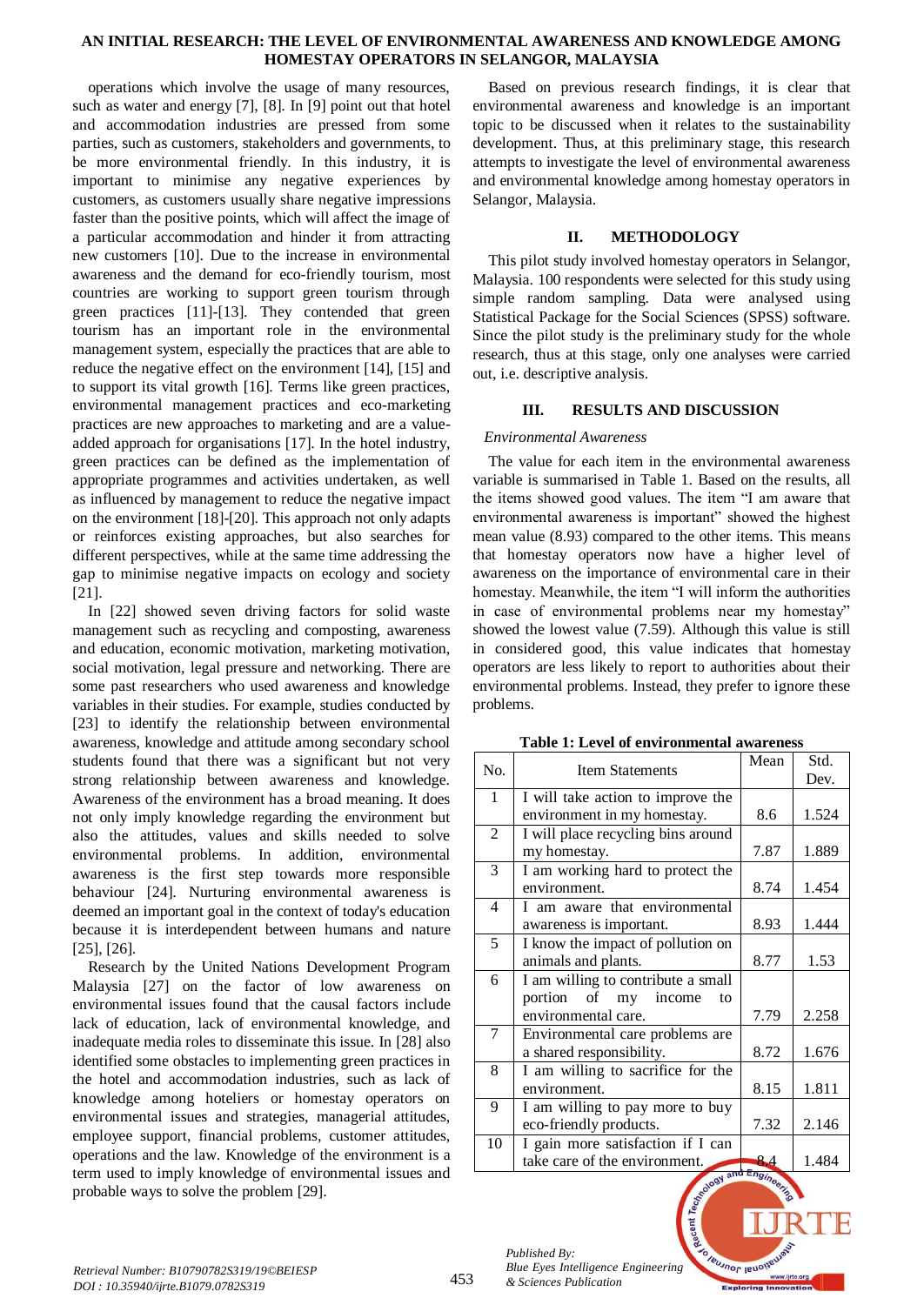|    | I love the environment but have<br>no time to practice related |      |       |
|----|----------------------------------------------------------------|------|-------|
|    | activities (such as recycling,                                 | 7.8  | 2.331 |
|    | composting, etc.).                                             |      |       |
| 12 | I will inform the authorities in                               |      |       |
|    | case of environmental problems                                 | 7.59 | 2.408 |
|    | near my homestay.                                              |      |       |
| 13 | I am interested in participating in                            |      |       |
|    | environmental<br>protection                                    |      |       |
|    | programs.                                                      | 7.82 | 2.007 |

## *Environmental Knowledge*

Table 2 shows the value of each item for the environmental knowledge variable. Based on the 10 items, the statement "Preserving the environment is a commendable effort" indicated the highest mean value of 9.03. This showed that the respondents understand that efforts to preserve the environment are required and a necessary practice in the life of every individual. The lowest mean was for the statement "Non-recyclable equipment should be taxed." This indicated that from the respondents' perspective, they would not agree to be taxed if they use non-recyclable equipment. They argue that it would be additional high cost if they had to pay taxes on these items, which they consider are already costly. However, overall, the mean value for green image is good.

**Table 2: Level of environmental knowledge**

| No.                      | <b>Item Statements</b>            |      | Std.      |
|--------------------------|-----------------------------------|------|-----------|
|                          |                                   | Mean | Deviation |
| 1                        | Preserving the environment is a   |      |           |
|                          | commendable effort.               | 9.03 | 1.598     |
| $\overline{2}$           | I am aware that knowledge of      |      |           |
|                          | environment<br>the<br>is<br>very  |      |           |
|                          | important.                        | 8.85 | 1.604     |
| 3                        | I feel that the surrounding       |      |           |
|                          | pollution has affected<br>my      |      |           |
|                          | quality of life.                  | 8.61 | 1.74      |
| $\overline{\mathcal{L}}$ | Environmental issues have been    |      |           |
|                          | widely regarded internationally.  | 8.53 | 1.766     |
| 5                        | Local governments should do       |      |           |
|                          | something to raise ecological     |      |           |
|                          | awareness.                        | 8.79 | 1.578     |
| 6                        | The government needs to spend     |      |           |
|                          | environmental<br>more<br>$\alpha$ |      |           |
|                          | protection programs.              | 8.91 | 1.602     |
| 7                        | I pay attention to the effects    |      |           |
|                          | products I have purchased have    |      |           |
|                          | on the environment.               | 8.39 | 1.675     |
| 8                        | Non-recyclable<br>equipment       |      |           |
|                          | should be taxed.                  | 7.7  | 2.48      |
| 9                        | The government has<br>to          |      |           |
|                          | subsidise research in<br>the      |      |           |
|                          | technology of recycling wasted    |      |           |
|                          | products.                         | 8.51 | 1.795     |
| 10                       | Producers need to use recycled    |      |           |
|                          | materials in their operations.    | 8.64 | 1.967     |

# **IV. CONCLUSION**

The results from this initial study show that the mean value for environmental awareness and knowledge is good. This shows that there is a high level of environmental

awareness and knowledge among homestay operators in Selangor, Malaysia. This means that the homestay operators have awareness and understanding of environmental conservation and working to protect the environment in the area where they live. It is hoped that further analysis will contribute to sustainability development in Malaysia, especially involving homestay programs.

# **REFERENCES**

- 1. J, Mapjabil, S. A. Rosdi, M. Shuib, and S. Abdullah, "Pembangunan program homestay di Wilayah Utara Semenanjung Malaysia: Profil, produk dan prospek (Homestay programme development in the Northern Region of Peninsular Malaysia: Profile, products and prospects)," Geografia-Malaysian Journal of Society and Space, 7(2), 2017, pp. 45-54.
- 2. K. Kayat, and N. A. Nor, "Penglibatan ahli komuniti dalam program pembangunan komuniti: Satu kajian ke atas program homestay di Kedah (Community Members Involvement in Community Development Programme: Homestay Programme in Kedah)," Akademika, 67(1), 2006, pp. 77-102.
- 3. Ministry of Rural and Regional Development, Pengurusan homestay. 2010, Available: http://www.infra.gov.my/ web/guest/pengurusanhomestay.
- 4. Tourism Malaysia 2009 annual report. Putrajaya: Tourism Malaysia, 2010.
- 5. Ministry of Tourism Malaysia, Pengalaman homestay Malaysia. Kuala Lumpur: Ministry of Tourism Malaysia, 2011.
- 6. M. Chikita, Analyzing the impact on consumer satisfaction, behavior and attitudes by using eco-friendly practices and products in Surfers Paradise/Gold Coast city hotels, Australia. Bachelor thesis, Helsinki: Haaga-Helia University of Applied Sciences, 2012.
- 7. N. Zengeni, D. M. Zengeni, and S. Muzambi, "Hoteliers' perceptions of the impacts of green tourism on hotel operating costs in Zimbabwe: The case of selected Harare hotels," Australian Journal of Business and Management Research, 2(11), 2013, pp. 64-73.
- 8. J. K. Lynes, and D. Dredge, "Going green: Motivations for environmental commitment in the airline industry. A case study of Scandinavian Airlines," Journal of Sustainable Tourism, 14(2), 2006, pp. 116-138.
- 9. S. S. Bhakar, S. Bhakar, and M. S. Bhakar, "Customer satisfaction or service quality–identifying mediating variable and evaluating behavioral intention model in hotel industry: An SEM approach," Research Journal of Social Science and Management, 5(2), 2015, pp. 111- 124.
- 10. S. Ham, and H. Han, "Role of perceived fit with hotels' green practices in the formation of customer loyalty: Impact of environmental concerns," Asia Pacific Journal of Tourism Research, 18(7), 2013, pp. 731-748.
- 11. H. Hassan, and H. Nezakati, Selected Issues in Hospitality and Tourism Sustainability. Selangor: Universiti Putra Malaysia, 2014.
- 12. H. Nezakati, S. Moghadas, Y. A. Aziz, A. Amidi, R. Sohrabinezhadtalemi, and Y. Y. Jusoh, "Effect of behavioral intention toward choosing green hotels in Malaysia–Preliminary study," Procedia-Social and Behavioral Sciences, 172, 2015, pp. 57-62.



*Published By: Blue Eyes Intelligence Engineering & Sciences Publication*